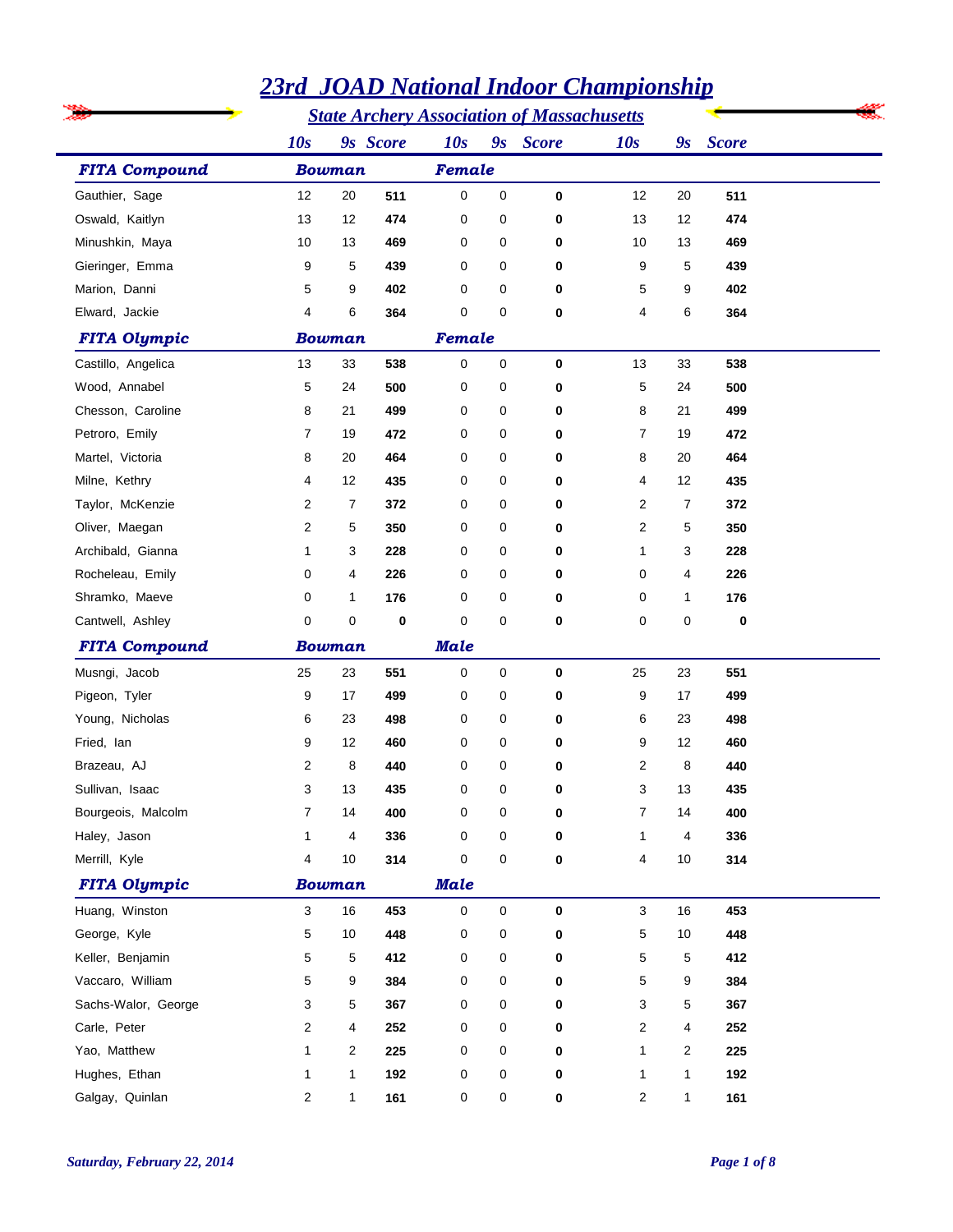|                      | <u>zji u</u> |    | <u>JUAD Nuuvuut Huvot</u> |             |   |                                                   | <u>Champtonship</u> |    |              |
|----------------------|--------------|----|---------------------------|-------------|---|---------------------------------------------------|---------------------|----|--------------|
|                      |              |    |                           |             |   | <b>State Archery Association of Massachusetts</b> |                     |    |              |
|                      | 10s          |    | 9s Score                  | 10s         |   | 9s Score                                          | 10s                 | 9s | <b>Score</b> |
| <b>FITA Compound</b> | Cub          |    |                           | Female      |   |                                                   |                     |    |              |
| Deslauriers, Abriana | 43           | 14 | 580                       | 0           | 0 | 0                                                 | 43                  | 14 | 580          |
| Henshaw, Lily        | 26           | 22 | 548                       | 0           | 0 | 0                                                 | 26                  | 22 | 548          |
| Evelhoch, Renee      | 21           | 28 | 547                       | 0           | 0 | 0                                                 | 21                  | 28 | 547          |
| Chretien, Heidi      | 13           | 24 | 520                       | 0           | 0 | 0                                                 | 13                  | 24 | 520          |
| Hebert, Megan        | 12           | 20 | 510                       | 0           | 0 | 0                                                 | 12                  | 20 | 510          |
| Borzuku, Casey       | 9            | 16 | 474                       | 0           | 0 | 0                                                 | 9                   | 16 | 474          |
| Nappen, Abigail Y    | 3            | 8  | 410                       | 0           | 0 | 0                                                 | 3                   | 8  | 410          |
| <b>FITA Olympic</b>  | Cub          |    |                           | Female      |   |                                                   |                     |    |              |
| Domanico, Meghan     | 21           | 25 | 543                       | 0           | 0 | 0                                                 | 21                  | 25 | 543          |
| Tabit, Hana          | 23           | 27 | 531                       | 0           | 0 | 0                                                 | 23                  | 27 | 531          |
| Reynholds, Meredith  | 18           | 26 | 526                       | 0           | 0 | 0                                                 | 18                  | 26 | 526          |
| Bliss, Andrea        | 17           | 20 | 511                       | 0           | 0 | 0                                                 | 17                  | 20 | 511          |
| Crombie, Shannon     | 9            | 17 | 485                       | 0           | 0 | 0                                                 | 9                   | 17 | 485          |
| Dortenzio, Angeline  | 4            | 19 | 478                       | 0           | 0 | 0                                                 | 4                   | 19 | 478          |
| Martel, Dakota       | 6            | 17 | 470                       | 0           | 0 | $\mathbf 0$                                       | 6                   | 17 | 470          |
| Putnam, Julia        | 7            | 11 | 449                       | 0           | 0 | 0                                                 | $\overline{7}$      | 11 | 449          |
| Elsner, Elizabeth    | 7            | 11 | 440                       | 0           | 0 | 0                                                 | $\overline{7}$      | 11 | 440          |
| Vaccaro, Lucia       | 2            | 3  | 430                       | 0           | 0 | 0                                                 | 2                   | 3  | 430          |
| Liebrecht, Lyndsey   | 3            | 14 | 405                       | 0           | 0 | 0                                                 | 3                   | 14 | 405          |
| Bruyette, Megan      | 4            | 5  | 359                       | 0           | 0 | 0                                                 | 4                   | 5  | 359          |
| Seng, Amanda         | 1            | 6  | 322                       | 0           | 0 | 0                                                 | $\mathbf{1}$        | 6  | 322          |
| Bourque, Wynn        | 0            | 3  | 307                       | 0           | 0 | 0                                                 | 0                   | 3  | 307          |
| Norton, Amy          | 4            | 8  | 225                       | 0           | 0 | $\mathbf 0$                                       | 4                   | 8  | 225          |
| <b>FITA Compound</b> | Cub          |    |                           | <b>Male</b> |   |                                                   |                     |    |              |
| Rockwell, Jacob      | 46           | 10 | 586                       | 0           | 0 | $\bf{0}$                                          | 46                  | 10 | 586          |
| Trahan, Seth M       | 45           | 14 | 584                       | 0           | 0 | 0                                                 | 45                  | 14 | 584          |
| McVey, Tyler         | 40           | 19 | 579                       | 0           | 0 | 0                                                 | 40                  | 19 | 579          |
| Merrill, Ethan       | 33           | 18 | 563                       | 0           | 0 | 0                                                 | 33                  | 18 | 563          |
| Oliver, Evan         | 25           | 30 | 558                       | 0           | 0 | 0                                                 | 25                  | 30 | 558          |
| Hamblett, Chase      | 12           | 26 | 514                       | 0           | 0 | 0                                                 | 12                  | 26 | 514          |
| Molloy Jr, Charles   | 10           | 31 | 509                       | 0           | 0 | 0                                                 | 10                  | 31 | 509          |
| Roney, Daniel        | 2            | 4  | 503                       | 0           | 0 | 0                                                 | $\overline{2}$      | 4  | 503          |
| Dean, Adam           | 7            | 19 | 497                       | 0           | 0 | 0                                                 | $\overline{7}$      | 19 | 497          |
| Conrad, Greg         | 4            | 4  | 373                       | 0           | 0 | 0                                                 | 4                   | 4  | 373          |
| Richards, Chris      | 2            | 0  | 337                       | 0           | 0 | 0                                                 | $\overline{2}$      | 0  | 337          |
| <b>FITA Olympic</b>  | Cub          |    |                           | <b>Male</b> |   |                                                   |                     |    |              |
| Lynch, Josh          | 24           | 21 | 546                       | $\mathsf 0$ | 0 | 0                                                 | 24                  | 21 | 546          |
| Florman, Ferris      | 9            | 25 | 534                       | 0           | 0 | 0                                                 | 9                   | 25 | 534          |
| Ngai, Michael        | 17           | 22 | 521                       | 0           | 0 | 0                                                 | 17                  | 22 | 521          |
| Pelrine, Nicholas    | 14           | 24 | 513                       | 0           | 0 | 0                                                 | 14                  | 24 | 513          |
|                      |              |    |                           |             |   |                                                   |                     |    |              |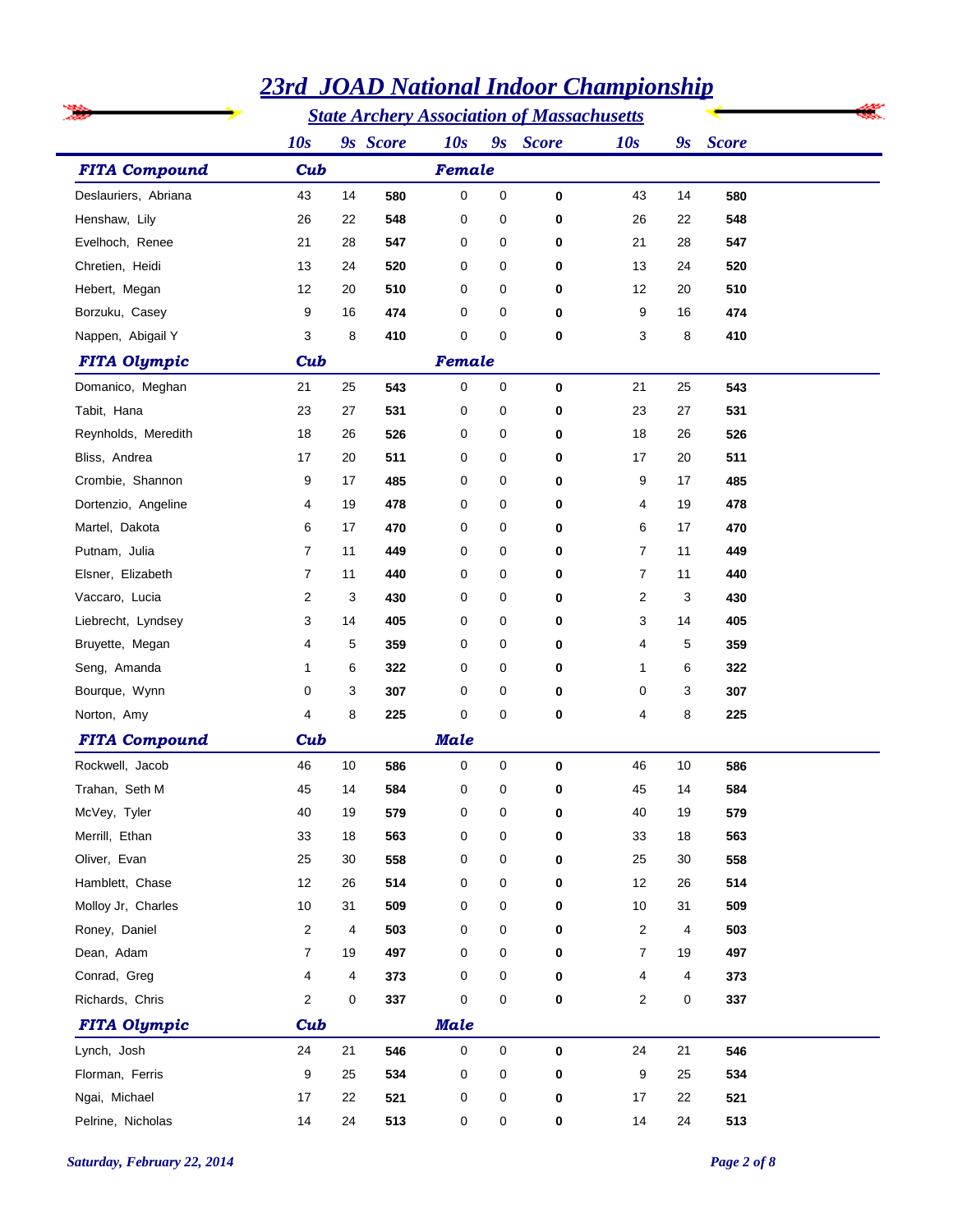| æ                           |                |                | <b>State Archery Association of Massachusetts</b> |     |    |              |     |                |              |  |
|-----------------------------|----------------|----------------|---------------------------------------------------|-----|----|--------------|-----|----------------|--------------|--|
|                             | 10s            |                | 9s Score                                          | 10s | 9s | <b>Score</b> | 10s | 9s             | <b>Score</b> |  |
| Weik, Noah                  | 7              | 17             | 468                                               | 0   | 0  | 0            | 7   | 17             | 468          |  |
| Hilmer, Zachary             | 9              | $\overline{7}$ | 466                                               | 0   | 0  | 0            | 9   | 7              | 466          |  |
| Martin, Stefan              | 5              | 15             | 465                                               | 0   | 0  | 0            | 5   | 15             | 465          |  |
| Chung, Timothy              | 5              | 14             | 443                                               | 0   | 0  | 0            | 5   | 14             | 443          |  |
| Lee, Alfred                 | 0              | 11             | 427                                               | 0   | 0  | 0            | 0   | 11             | 427          |  |
| Edwards, Nathan             | $\overline{2}$ | 9              | 419                                               | 0   | 0  | $\bf{0}$     | 2   | 9              | 419          |  |
| Steel, Nicholas             | 3              | 5              | 393                                               | 0   | 0  | 0            | 3   | 5              | 393          |  |
| Dutton, Zachary             | 5              | $\overline{7}$ | 361                                               | 0   | 0  | 0            | 5   | $\overline{7}$ | 361          |  |
| Hannon-Moonstone, Atreyu St | 0              | 7              | 320                                               | 0   | 0  | 0            | 0   | 7              | 320          |  |
| ~r<br>Ambler, Jonathan      | 0              | 3              | 289                                               | 0   | 0  | 0            | 0   | 3              | 289          |  |
| Scheinman, Joshua           | 0              |                | 168                                               | 0   | 0  | 0            | 0   |                | 168          |  |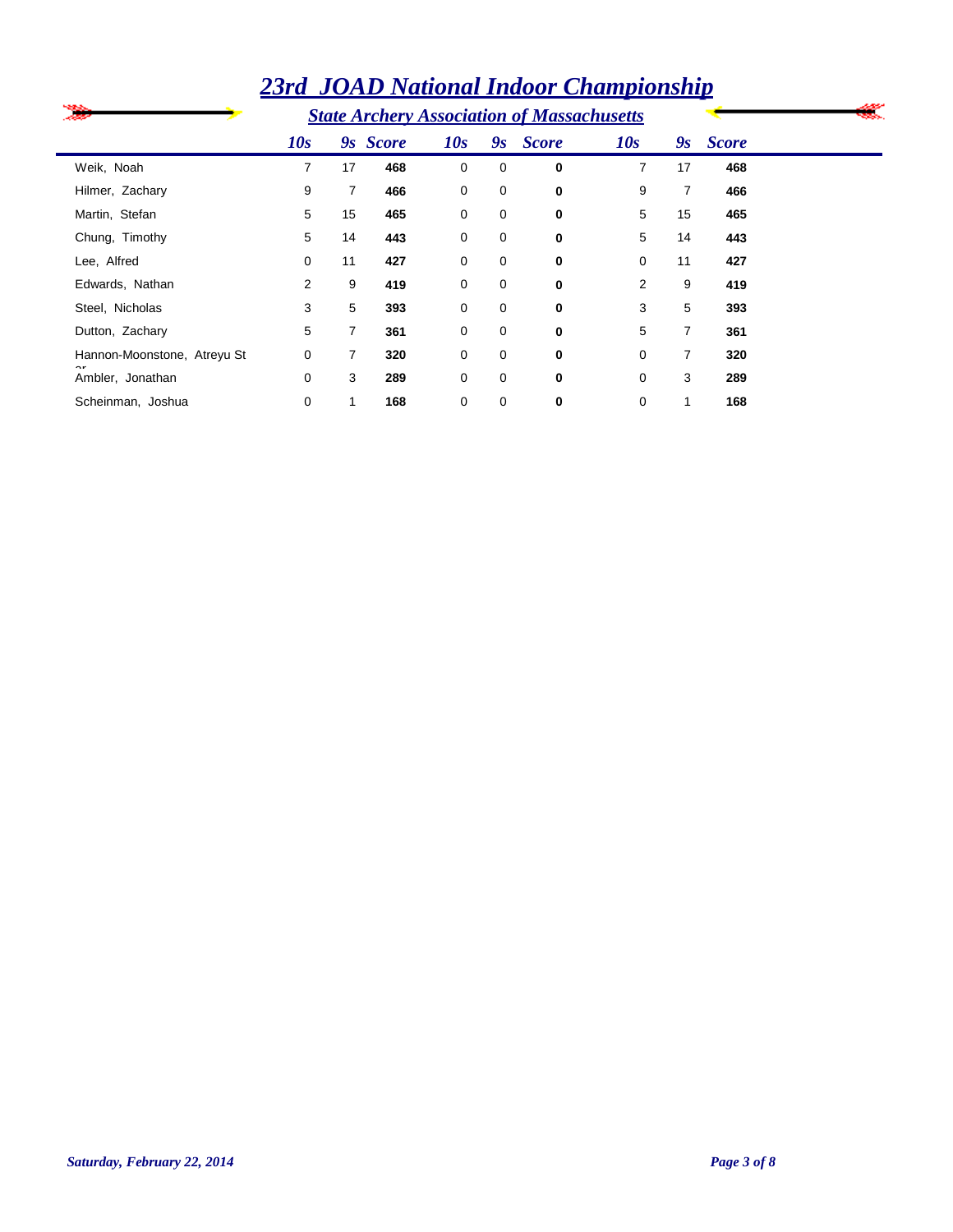|                         |                |                | <b>State Archery Association of Massachusetts</b> |             |         |              |                |    |              |  |
|-------------------------|----------------|----------------|---------------------------------------------------|-------------|---------|--------------|----------------|----|--------------|--|
|                         | 10s            |                | 9s Score                                          | 10s         | $g_{S}$ | <b>Score</b> | 10s            | 9s | <b>Score</b> |  |
| <b>FITA Compound</b>    | Cadet          |                |                                                   | Female      |         |              |                |    |              |  |
| Chretien, Kaitlyn       | 28             | 30             | 566                                               | $\mathbf 0$ | 0       | 0            | 28             | 30 | 566          |  |
| Gianos, Sarah           | 24             | 34             | 562                                               | 0           | 0       | 0            | 24             | 34 | 562          |  |
| Strachan, Sophia        | 22             | 37             | 561                                               | 0           | 0       | 0            | 22             | 37 | 561          |  |
| Papalimberis, Arielle   | 23             | 33             | 559                                               | 0           | 0       | 0            | 23             | 33 | 559          |  |
| Comollo, Kayleigh       | 16             | 40             | 552                                               | 0           | 0       | 0            | 16             | 40 | 552          |  |
| Humphries, Julianne     | 14             | 37             | 543                                               | 0           | 0       | 0            | 14             | 37 | 543          |  |
| Heller, Courtney        | 8              | 35             | 525                                               | 0           | 0       | 0            | 8              | 35 | 525          |  |
| Laukaitis, Anna         | 5              | 37             | 522                                               | 0           | 0       | 0            | 5              | 37 | 522          |  |
| Bouchard, Jenna         | 3              | 22             | 480                                               | 0           | 0       | 0            | 3              | 22 | 480          |  |
| Almonte, Maegan         | 0              | 21             | 462                                               | 0           | 0       | 0            | 0              | 21 | 462          |  |
| Montouri, Isabella      | 2              | 23             | 454                                               | 0           | 0       | 0            | 2              | 23 | 454          |  |
| O'Brien, Kelly          | 1              | 21             | 448                                               | 0           | 0       | 0            | 1              | 21 | 448          |  |
| Greenslit, Jessica      | 3              | 11             | 388                                               | 0           | 0       | 0            | 3              | 11 | 388          |  |
| <b>FITA Olympic</b>     | Cadet          |                |                                                   | Female      |         |              |                |    |              |  |
| Lam, Julia              | 25             | 27             | 556                                               | 0           | 0       | 0            | 25             | 27 | 556          |  |
| Nelson, Emily           | 19             | 19             | 532                                               | 0           | 0       | 0            | 19             | 19 | 532          |  |
| Vella, Raven            | 15             | 19             | 503                                               | 0           | 0       | 0            | 15             | 19 | 503          |  |
| Hamlett, Brittani       | 5              | 23             | 495                                               | 0           | 0       | 0            | 5              | 23 | 495          |  |
| van der Swaagh, Abigail | 9              | 17             | 492                                               | 0           | 0       | 0            | 9              | 17 | 492          |  |
| Brooks, Leah            | 13             | 12             | 491                                               | 0           | 0       | 0            | 13             | 12 | 491          |  |
| Burpeau, Coleen         | 8              | 21             | 490                                               | 0           | 0       | 0            | 8              | 21 | 490          |  |
| Majewski, Nicole        | 6              | 23             | 487                                               | 0           | 0       | 0            | 6              | 23 | 487          |  |
| Polise, Olivia          | 9              | 16             | 485                                               | 0           | 0       | 0            | 9              | 16 | 485          |  |
| Haley, Cassandra        | $\overline{7}$ | 12             | 476                                               | 0           | 0       | 0            | $\overline{7}$ | 12 | 476          |  |
| Phelps, Rachel          | 9              | 20             | 464                                               | 0           | 0       | 0            | 9              | 20 | 464          |  |
| Gray, Morgan            | 7              | 14             | 452                                               | 0           | 0       | 0            | $\overline{7}$ | 14 | 452          |  |
| Choi, Yoonyoung "Agnes" | $\overline{7}$ | 17             | 449                                               | 0           | 0       | 0            | $\overline{7}$ | 17 | 449          |  |
| Cracco, Elise           | $\overline{7}$ | 8              | 445                                               | 0           | 0       | 0            | $\overline{7}$ | 8  | 445          |  |
| LaCross, Lyndzi Marie   | $\overline{7}$ | 10             | 435                                               | 0           | 0       | 0            | $\overline{7}$ | 10 | 435          |  |
| Milne, Arlyss           | 10             | $\overline{7}$ | 419                                               | 0           | 0       | 0            | 10             | 7  | 419          |  |
| Eisenhofer, Hannah      | 1              | 8              | 398                                               | 0           | 0       | 0            | $\mathbf{1}$   | 8  | 398          |  |
| Wong, Peye "Alexandria" | 5              | 11             | 386                                               | 0           | 0       | 0            | 5              | 11 | 386          |  |
| Uluatam, Sophie         | 1              | 10             | 378                                               | 0           | 0       | 0            | $\mathbf{1}$   | 10 | 378          |  |
| Bernsley, Devon         | 6              | 8              | 355                                               | 0           | 0       | 0            | 6              | 8  | 355          |  |
| Finemore, Olivia        | 2              | 12             | 347                                               | 0           | 0       | 0            | $\overline{2}$ | 12 | 347          |  |
| Nieves, Andrea A        | $\overline{c}$ | 6              | 331                                               | 0           | 0       | 0            | $\overline{2}$ | 6  | 331          |  |
| Turner, Elena           | $\mathbf 0$    | $\overline{7}$ | 294                                               | 0           | 0       | 0            | 0              | 7  | 294          |  |
| Muti, Caitlyn           | 3              | $\overline{7}$ | 271                                               | 0           | 0       | 0            | 3              | 7  | 271          |  |
| Barton, Gianna          | 0              | 5              | 217                                               | 0           | 0       | 0            | 0              | 5  | 217          |  |
| Satkus, Jacklyn         | $\overline{2}$ | 0              | 203                                               | 0           | 0       | $\mathbf 0$  | $\overline{2}$ | 0  | 203          |  |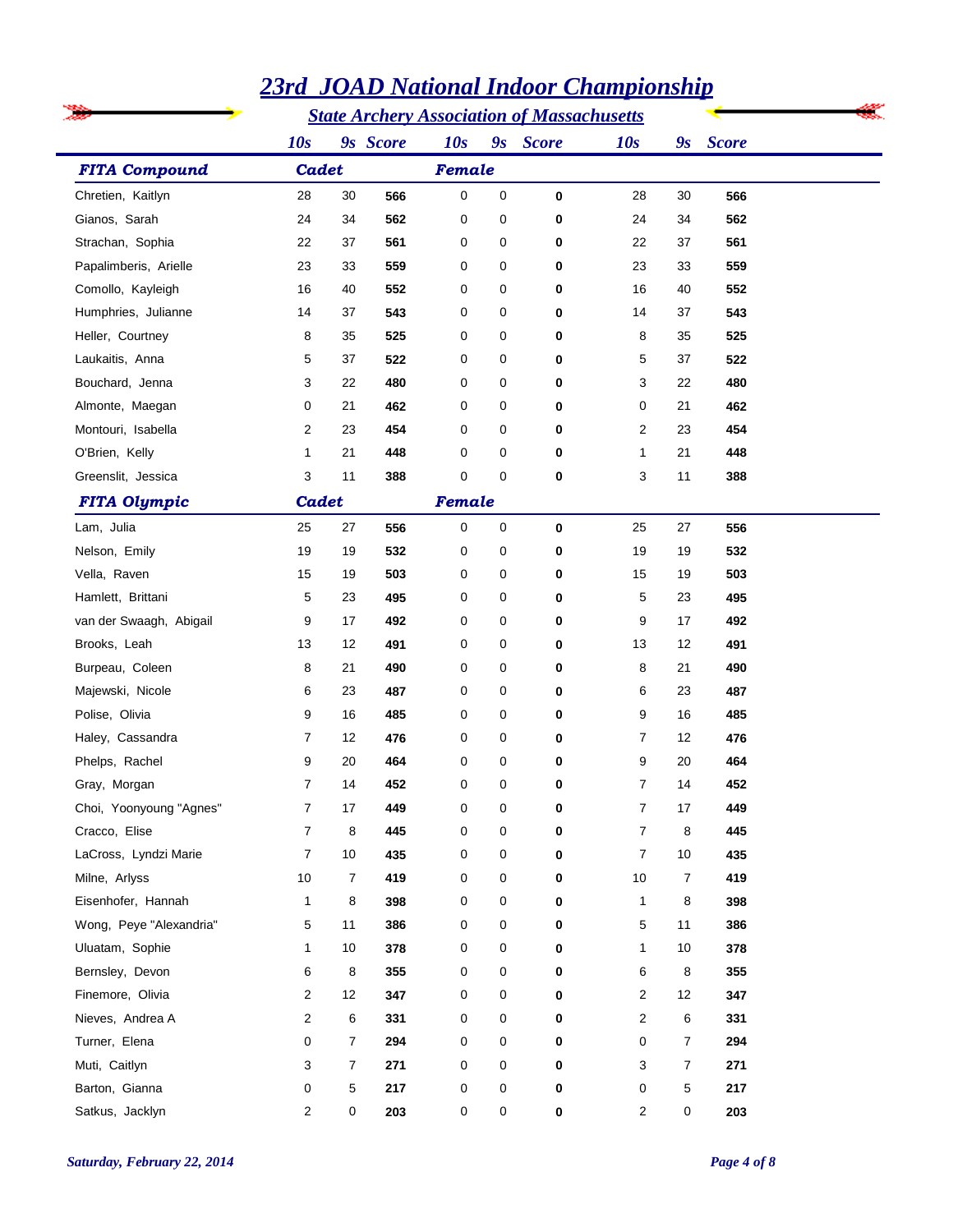|                      | <b>State Archery Association of Massachusetts</b> |    |          |             |             |             |                |    |              |  |  |  |
|----------------------|---------------------------------------------------|----|----------|-------------|-------------|-------------|----------------|----|--------------|--|--|--|
|                      | 10s                                               |    | 9s Score | 10s         |             | 9s Score    | 10s            | 9s | <b>Score</b> |  |  |  |
| Schackart, Emily     | 0                                                 | 0  | 0        | 0           | $\mathbf 0$ | $\bf{0}$    | 0              | 0  | 0            |  |  |  |
| Wong, Sabrina        | 0                                                 | 0  | 0        | 0           | 0           | 0           | 0              | 0  | 0            |  |  |  |
| Sabbineni, Tara      | 0                                                 | 0  | 0        | 0           | 0           | 0           | 0              | 0  | 0            |  |  |  |
| Saxena, Juhi         | 0                                                 | 0  | 0        | 0           | 0           | 0           | 0              | 0  | 0            |  |  |  |
| <b>FITA Compound</b> | Cadet                                             |    |          | <b>Male</b> |             |             |                |    |              |  |  |  |
| Hanley, Kolby        | 37                                                | 23 | 577      | 0           | 0           | $\bf{0}$    | 37             | 23 | 577          |  |  |  |
| Bell, Jimmy          | 36                                                | 24 | 576      | 0           | 0           | 0           | 36             | 24 | 576          |  |  |  |
| Sheehan, Jack        | 25                                                | 33 | 563      | 0           | 0           | 0           | 25             | 33 | 563          |  |  |  |
| Meunier, Seth        | 20                                                | 40 | 560      | 0           | 0           | 0           | 20             | 40 | 560          |  |  |  |
| Francis, Tanner      | 17                                                | 38 | 552      | 0           | 0           | 0           | 17             | 38 | 552          |  |  |  |
| Piette, Graeme       | 17                                                | 37 | 551      | 0           | 0           | 0           | 17             | 37 | 551          |  |  |  |
| DiGregorio, Michael  | 15                                                | 41 | 551      | 0           | 0           | 0           | 15             | 41 | 551          |  |  |  |
| Sawyer, Michael      | 17                                                | 38 | 546      | 0           | 0           | 0           | 17             | 38 | 546          |  |  |  |
| Alicandro, Daniel    | 8                                                 | 44 | 538      | 0           | 0           | 0           | 8              | 44 | 538          |  |  |  |
| Perrier, CJ          | 13                                                | 33 | 536      | 0           | 0           | 0           | 13             | 33 | 536          |  |  |  |
| Alden, Nicholas      | 11                                                | 35 | 532      | 0           | 0           | 0           | 11             | 35 | 532          |  |  |  |
| Tilton, Michael A    | 8                                                 | 34 | 527      | 0           | 0           | 0           | 8              | 34 | 527          |  |  |  |
| Shemet, Ashton       | 7                                                 | 34 | 515      | 0           | 0           | 0           | 7              | 34 | 515          |  |  |  |
| Hines, Jacob         | 3                                                 | 34 | 509      | 0           | 0           | 0           | 3              | 34 | 509          |  |  |  |
| Murphy, Kalob        | 6                                                 | 31 | 507      | 0           | 0           | 0           | 6              | 31 | 507          |  |  |  |
| Doran, Gabriel       | 5                                                 | 18 | 460      | 0           | 0           | 0           | 5              | 18 | 460          |  |  |  |
| Bruyette, Tyler      | 6                                                 | 20 | 457      | 0           | 0           | 0           | 6              | 20 | 457          |  |  |  |
| Daoust, Jared        | 0                                                 | 9  | 376      | 0           | 0           | 0           | 0              | 9  | 376          |  |  |  |
| Ouimette, Nicholas   | 2                                                 | 10 | 351      | 0           | $\mathbf 0$ | $\bf{0}$    | 2              | 10 | 351          |  |  |  |
| <b>FITA Olympic</b>  | Cadet                                             |    |          | <b>Male</b> |             |             |                |    |              |  |  |  |
| Sugimoto, Yuji       | 34                                                | 19 | 564      | 0           | 0           | $\bf{0}$    | 34             | 19 | 564          |  |  |  |
| Chiu, Raymond        | 21                                                | 21 | 537      | 0           | 0           | 0           | 21             | 21 | 537          |  |  |  |
| Zhou, Collin         | 7                                                 | 27 | 533      | 0           | 0           | 0           | $\overline{7}$ | 27 | 533          |  |  |  |
| Pavuluri, Harsha     | 13                                                | 26 | 527      | 0           | 0           | $\bf{0}$    | 13             | 26 | 527          |  |  |  |
| Mimo, Jarod          | 16                                                | 22 | 524      | 0           | 0           | $\bf{0}$    | 16             | 22 | 524          |  |  |  |
| Johnson, Nathan      | 16                                                | 25 | 513      | 0           | 0           | $\mathbf 0$ | 16             | 25 | 513          |  |  |  |
| Fowle, Brandon       | 13                                                | 23 | 511      | 0           | 0           | 0           | 13             | 23 | 511          |  |  |  |
| McGuire, Tim         | 18                                                | 14 | 507      | 0           | 0           | $\bf{0}$    | 18             | 14 | 507          |  |  |  |
| Phelps, Nathan       | 12                                                | 17 | 504      | 0           | 0           | 0           | 12             | 17 | 504          |  |  |  |
| Podgorski, Joshua    | 13                                                | 16 | 501      | 0           | 0           | $\mathbf 0$ | 13             | 16 | 501          |  |  |  |
| Xu, Austin           | 10                                                | 18 | 491      | 0           | 0           | 0           | 10             | 18 | 491          |  |  |  |
| Harvey, Joshua       | 6                                                 | 19 | 489      | 0           | 0           | $\bf{0}$    | 6              | 19 | 489          |  |  |  |
| Tabedzki, Andrew     | 5                                                 | 21 | 485      | 0           | 0           | 0           | 5              | 21 | 485          |  |  |  |
| Huang, Lawrence      | 17                                                | 5  | 482      | 0           | 0           | $\mathbf 0$ | 17             | 5  | 482          |  |  |  |
| Bock, Liam           | 10                                                | 17 | 481      | 0           | 0           | $\mathbf 0$ | 10             | 17 | 481          |  |  |  |
| Barcellos, Christian | $\overline{7}$                                    | 18 | 475      | 0           | 0           | $\mathbf 0$ | $\overline{7}$ | 18 | 475          |  |  |  |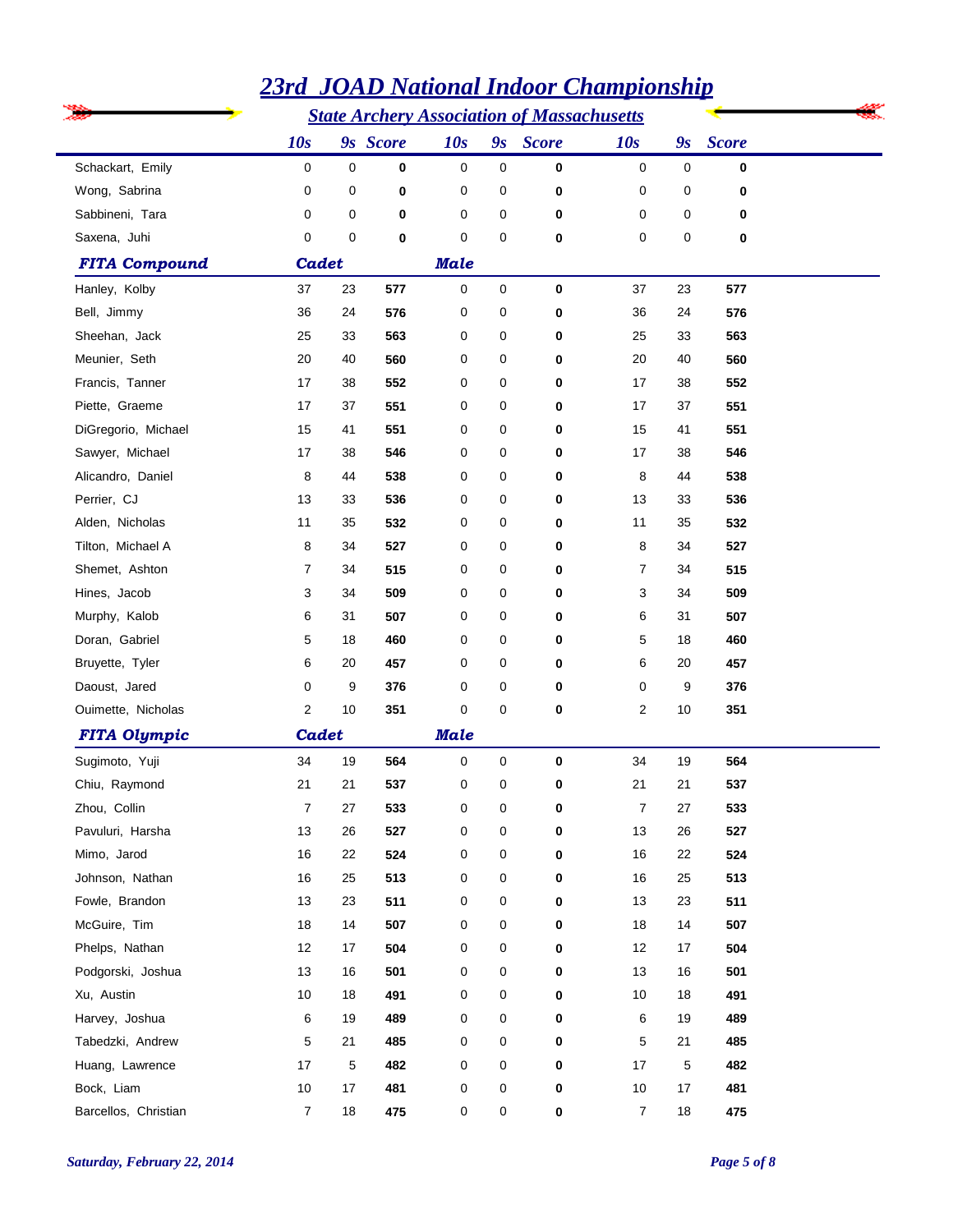|                       |                | <b>State Archery Association of Massachusetts</b> |          |             |   |                      |                |                |              |  |
|-----------------------|----------------|---------------------------------------------------|----------|-------------|---|----------------------|----------------|----------------|--------------|--|
|                       | 10s            |                                                   | 9s Score | 10s         |   | 9 <sub>s</sub> Score | 10s            | 9s             | <b>Score</b> |  |
| Geldhof, Quinten      | 10             | 9                                                 | 466      | $\mathbf 0$ | 0 | 0                    | 10             | 9              | 466          |  |
| Rothberg, Noah        | 8              | 13                                                | 453      | 0           | 0 | 0                    | 8              | 13             | 453          |  |
| Keck, Carl            | 8              | 13                                                | 450      | 0           | 0 | 0                    | 8              | 13             | 450          |  |
| Baker III, Weston C   | 7              | 10                                                | 441      | 0           | 0 | $\mathbf 0$          | $\overline{7}$ | 10             | 441          |  |
| Meguid, Adham         | 5              | 12                                                | 435      | 0           | 0 | 0                    | 5              | 12             | 435          |  |
| Vaccaro, James B      | 2              | 14                                                | 434      | 0           | 0 | 0                    | 2              | 14             | 434          |  |
| Brodin, Russell       | 6              | 11                                                | 429      | 0           | 0 | 0                    | 6              | 11             | 429          |  |
| Arredondo, Dean       | 3              | 8                                                 | 406      | 0           | 0 | 0                    | 3              | 8              | 406          |  |
| Choi, Isaac           | $\overline{7}$ | $\overline{7}$                                    | 399      | 0           | 0 | 0                    | $\overline{7}$ | $\overline{7}$ | 399          |  |
| Steel, Alexander      | 1              | 12                                                | 399      | 0           | 0 | 0                    | $\mathbf{1}$   | 12             | 399          |  |
| Lee, Yonghyun         | 3              | 10                                                | 392      | $\mathbf 0$ | 0 | 0                    | 3              | 10             | 392          |  |
| Jukoski, Zachary      | 3              | $\overline{7}$                                    | 381      | 0           | 0 | 0                    | 3              | $\overline{7}$ | 381          |  |
| Hutton, Kai           | 2              | $\overline{7}$                                    | 372      | 0           | 0 | 0                    | 2              | $\overline{7}$ | 372          |  |
| Lio, Jakob            | 2              | 9                                                 | 369      | 0           | 0 | 0                    | 2              | 9              | 369          |  |
| Nelson, Andrew        | 2              | $\overline{7}$                                    | 365      | 0           | 0 | 0                    | 2              | 7              | 365          |  |
| Xu, Jianming "Philip" | 2              | 8                                                 | 364      | 0           | 0 | 0                    | $\overline{2}$ | 8              | 364          |  |
| Markantonis, Minas    | 1              | 6                                                 | 298      | 0           | 0 | 0                    | 1              | 6              | 298          |  |
| Locsin, Jacob "Coby"  | 0              | 4                                                 | 295      | 0           | 0 | 0                    | 0              | 4              | 295          |  |
| Corbin, Jacob         | 3              | 5                                                 | 294      | 0           | 0 | 0                    | 3              | 5              | 294          |  |
| Kim, Jae Young        | 0              | 5                                                 | 278      | 0           | 0 | 0                    | 0              | 5              | 278          |  |
| Keena, Henry          | 0              | 2                                                 | 215      | 0           | 0 | 0                    | 0              | $\overline{2}$ | 215          |  |
| Zhou, Gaiting "Gary"  | 0              | 1                                                 | 200      | 0           | 0 | 0                    | 0              | 1              | 200          |  |
| Cioffi, Michael       | 0              | 0                                                 | 0        | $\mathbf 0$ | 0 | 0                    | 0              | 0              | $\bf{0}$     |  |
| Tullo, Alex           | $\mathbf 0$    | $\mathbf 0$                                       | 0        | $\mathbf 0$ | 0 | 0                    | $\mathbf 0$    | $\mathbf 0$    | $\bf{0}$     |  |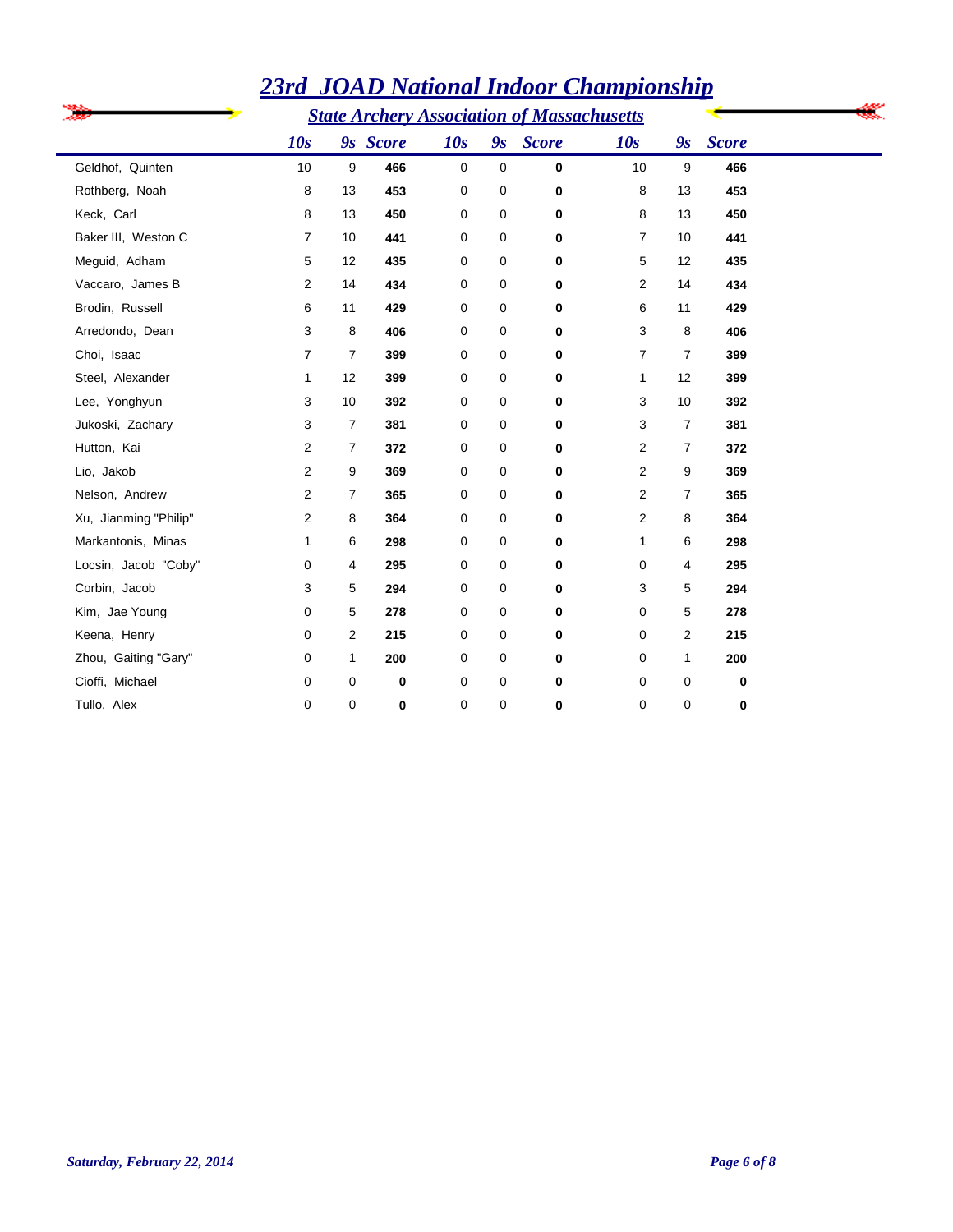|                               |               |    |          |             |                     | <u> 3 01112 гушилний тийдэг ститрионын р</u><br><b>State Archery Association of Massachusetts</b> |              |    |              |
|-------------------------------|---------------|----|----------|-------------|---------------------|---------------------------------------------------------------------------------------------------|--------------|----|--------------|
|                               | 10s           |    | 9s Score |             |                     | 9s Score                                                                                          |              |    |              |
|                               |               |    |          | 10s         |                     |                                                                                                   | 10s          | 9s | <b>Score</b> |
| <b>FITA Compound</b>          | <b>Junior</b> |    |          | Female      |                     |                                                                                                   |              |    |              |
| Cyr, Gabrielle                | 34            | 26 | 574      | $\mathbf 0$ | $\mathbf 0$         | $\bf{0}$                                                                                          | 34           | 26 | 574          |
| Gallant, Callie               | 27            | 32 | 566      | 0           | 0                   | 0                                                                                                 | 27           | 32 | 566          |
| Templeton, Jessica            | 18            | 38 | 554      | 0           | 0                   | 0                                                                                                 | 18           | 38 | 554          |
| Woods, Hope                   | 15            | 43 | 553      | 0           | 0                   | 0                                                                                                 | 15           | 43 | 553          |
| LaPine, Michelle              | 16            | 36 | 546      | 0           | 0                   | 0                                                                                                 | 16           | 36 | 546          |
| Aratoon, Emily                | 9             | 38 | 535      | 0           | 0                   | 0                                                                                                 | 9            | 38 | 535          |
| Heller, Alexis                | 10            | 32 | 529      | 0           | 0                   | 0                                                                                                 | 10           | 32 | 529          |
| <b>FITA Olympic</b>           | <b>Junior</b> |    |          | Female      |                     |                                                                                                   |              |    |              |
| Gibilaro, Ariel               | 32            | 24 | 560      | 0           | $\mathbf 0$         | 0                                                                                                 | 32           | 24 | 560          |
| Dickerson, Elizabeth          | 14            | 18 | 504      | 0           | 0                   | 0                                                                                                 | 14           | 18 | 504          |
| Smith, Hanah                  | 10            | 17 | 494      | 0           | 0                   | 0                                                                                                 | 10           | 17 | 494          |
| Jewett, Ellen                 | 10            | 17 | 483      | 0           | 0                   | 0                                                                                                 | 10           | 17 | 483          |
| Lam, Kasey                    | 5             | 19 | 456      | 0           | 0                   | 0                                                                                                 | 5            | 19 | 456          |
| Loxterkamp, Elizabeth (Lizzy) | 6             | 14 | 435      | 0           | 0                   | 0                                                                                                 | 6            | 14 | 435          |
| Ni, Ruoyang "Rose"            | 6             | 14 | 421      | 0           | 0                   | 0                                                                                                 | 6            | 14 | 421          |
| McKinley, Meagan              | 4             | 6  | 374      | 0           | 0                   | 0                                                                                                 | 4            | 6  | 374          |
| Sadowski, Michelle            | 3             | 3  | 322      | 0           | 0                   | 0                                                                                                 | 3            | 3  | 322          |
| Leary, Joan                   | 2             | 6  | 315      | 0           | 0                   | 0                                                                                                 | 2            | 6  | 315          |
| Flegenheimer, Quynne A        | 3             | 6  | 278      | 0           | 0                   | 0                                                                                                 | 3            | 6  | 278          |
| Batchelder, Brittany          | 1             | 3  | 223      | 0           | 0                   | $\mathbf 0$                                                                                       | $\mathbf{1}$ | 3  | 223          |
| <b>FITA Compound</b>          | <b>Junior</b> |    |          | <b>Male</b> |                     |                                                                                                   |              |    |              |
| Hall, Jared                   | 35            | 25 | 575      | 0           | 0                   | 0                                                                                                 | 35           | 25 | 575          |
| Raymond, Darren               | 34            | 26 | 574      | 0           | 0                   | 0                                                                                                 | 34           | 26 | 574          |
| Maskell, Owen                 | 29            | 30 | 568      | 0           | 0                   | 0                                                                                                 | 29           | 30 | 568          |
| Bruyette, Avery               | 24            | 35 | 563      | 0           | 0                   | $\mathbf 0$                                                                                       | 24           | 35 | 563          |
| Brush, Tyler                  | 22            | 37 | 561      | 0           | 0                   | 0                                                                                                 | 22           | 37 | 561          |
| Kane, Eric                    | 20            | 39 | 558      | 0           | 0                   | 0                                                                                                 | 20           | 39 | 558          |
| Lolmaugh, Stephen             | 15            | 44 | 553      | 0           | 0                   | 0                                                                                                 | 15           | 44 | 553          |
| Pelkey, Jacob                 | 13            | 44 | 550      | 0           | 0                   | 0                                                                                                 | 13           | 44 | 550          |
| Shuck, Danny                  | 10            | 45 | 544      | 0           | 0                   | 0                                                                                                 | 10           | 45 | 544          |
| Brinskelle, Thomas            | 10            | 35 | 510      | 0           | 0                   | 0                                                                                                 | 10           | 35 | 510          |
| <b>FITA Olympic</b>           | <b>Junior</b> |    |          | <b>Male</b> |                     |                                                                                                   |              |    |              |
| McMenamy, Dillon              | 37            | 20 | 566      | $\mathsf 0$ | $\mathsf{O}\xspace$ | 0                                                                                                 | 37           | 20 | 566          |
| Pooley III, John              | 16            | 7  | 529      | 0           | 0                   | 0                                                                                                 | 16           | 7  | 529          |
| Lee, JuSeung "Isaac"          | 15            | 22 | 519      | 0           | 0                   | 0                                                                                                 | 15           | 22 | 519          |
| Kuhn Jr, Jeffrey E            | 10            | 19 | 508      | 0           | 0                   | 0                                                                                                 | 10           | 19 | 508          |
| Schackart, Jeremy             | 5             | 22 | 481      | 0           | 0                   | 0                                                                                                 | 5            | 22 | 481          |
| Polcharoen, Papon "Hin"       | 6             | 14 | 457      | 0           | 0                   | 0                                                                                                 | 6            | 14 | 457          |
| Park, Beum Jun "Johnny"       | 6             | 13 | 457      | 0           | 0                   | 0                                                                                                 | 6            | 13 | 457          |
| Etuka, Brandon Asika          | 4             | 13 | 435      | 0           | 0                   | 0                                                                                                 | 4            | 13 | 435          |
|                               |               |    |          |             |                     |                                                                                                   |              |    |              |